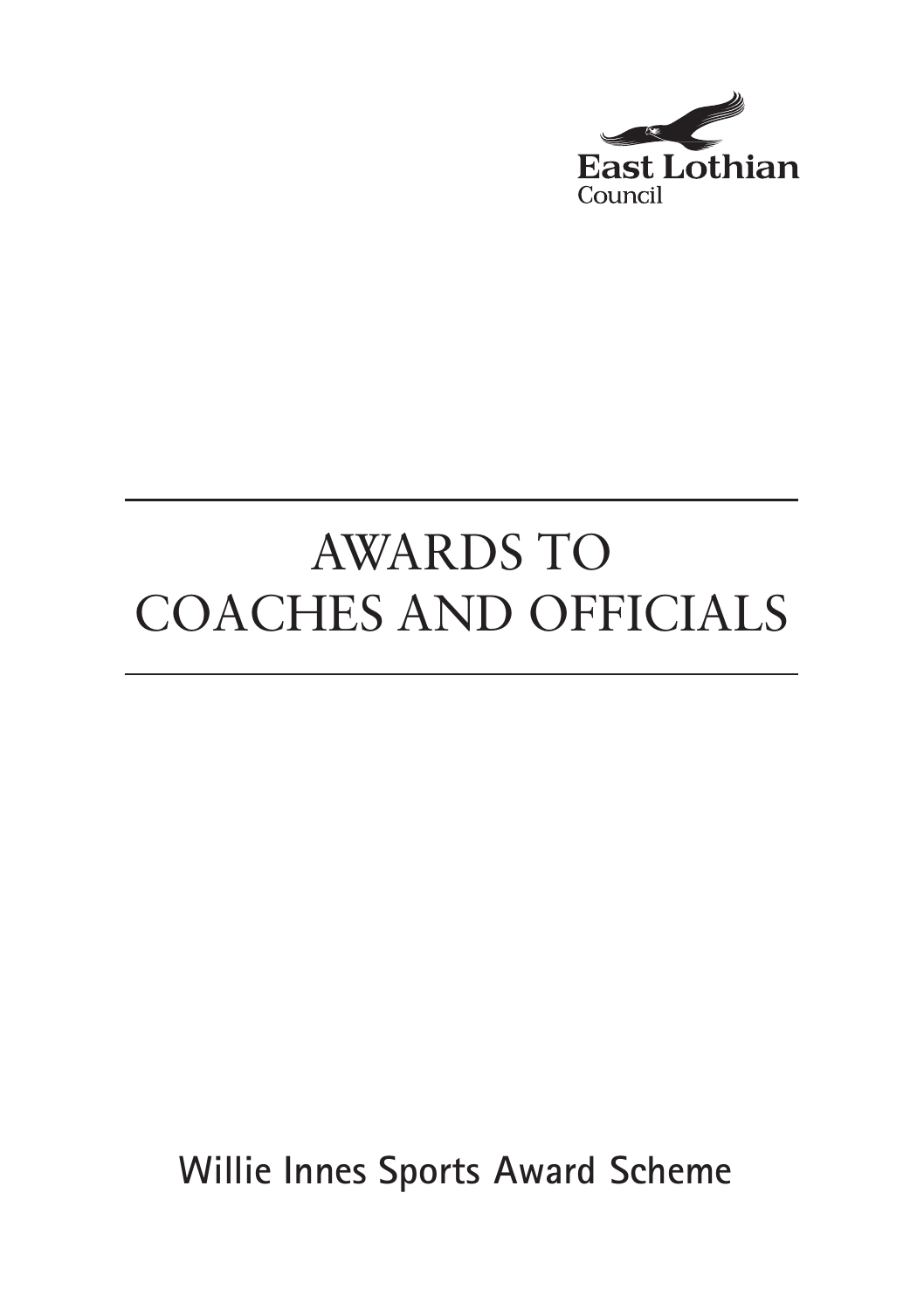East Lothian Council recognises the valuable contribution to the development of sport and recreation made by coaches and officials, and support is available to those working in a voluntary capacity to enable these individuals to continue to improve their qualifications and to widen their experience for the benefit of local sportspeople.

Guidance notes to applicants are contained within this leaflet and these should be read carefully before completing the attached application form. Separate information leaflets detail the other awards currently available within the Sports Award Scheme -

> *Awards to Individual Sportsmen and women Special Awards to Individuals/Groups/Clubs*

If you have any further questions about any aspect of the Scheme, please contact:

Gwen Stewart on 01620 820 658 or email :

sportspass@eastlothian.gov.uk

### **WHO CAN APPLY?**

The scheme is open to all clubs which are based in East Lothian. To be eligible a club must be properly constituted and affiliated to the appropriate Governing Body of Sport.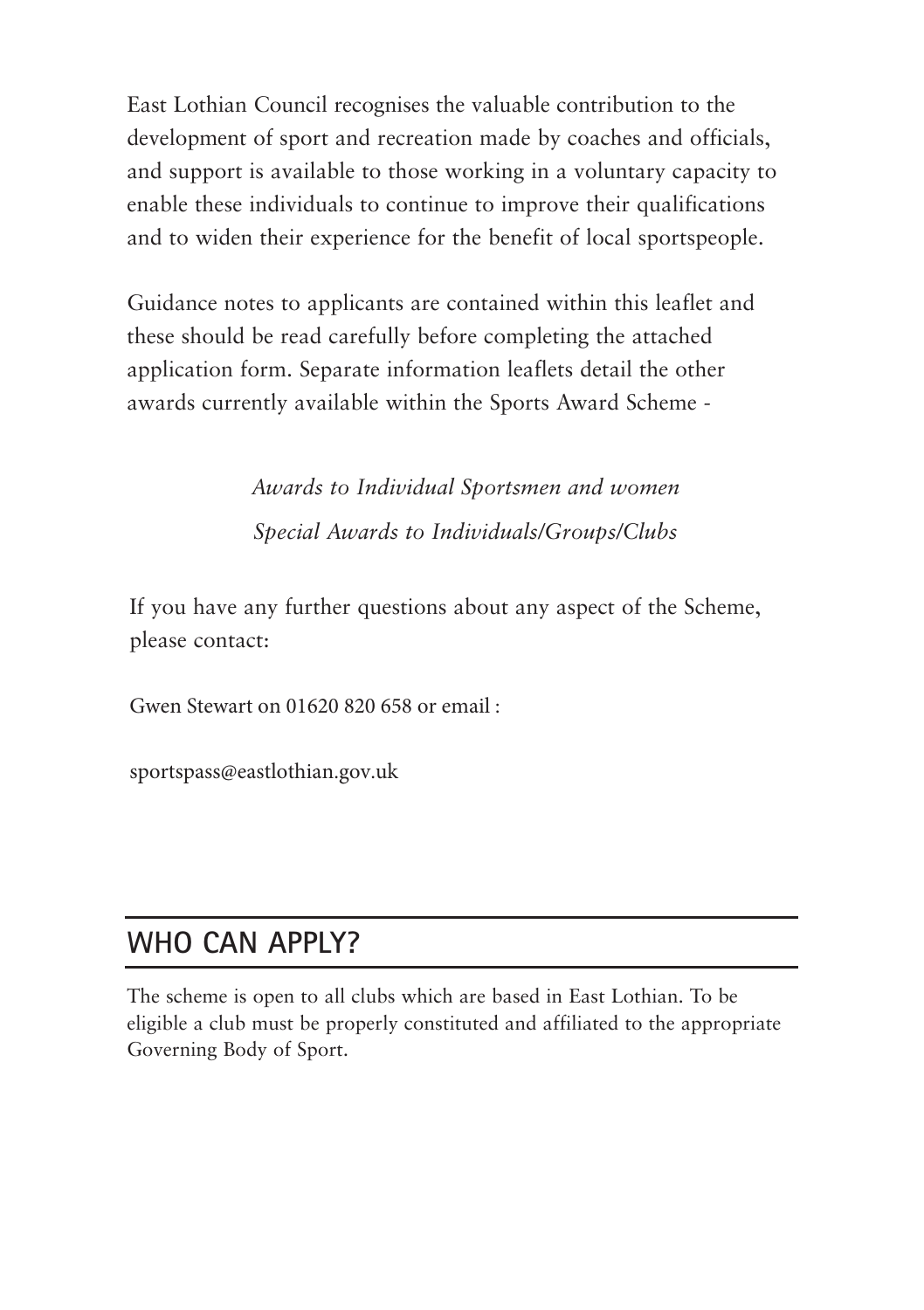# **WHAT ASSISTANCE DOES THE SCHEME OFFER?**

Financial assistance is available to Clubs to support the development of club coaches and officials through the following:

- Attendance by active Club coaches and officials at courses leading to appropriate qualifications
- Attendance by active Club coaches and officials at appropriate conferences or seminars
- Attendance by active Club coaches and officials at representative events of an appropriate standard, where it can be demonstrated that attendance clearly improves experience and technique, leading to an advancement of official status or qualifications.
- Attendance by a practising athlete (usually an existing Club member) at a course leading to formal coaching / officiating qualifications. It must be demonstrated that the individual has a firm coaching commitment to the Club before support will be considered.

Grants will only be made retrospectively and applications should be submitted on completion of the course/ event for which assistance is being requested.

Grants are based on 50% of course fees, accommodation costs and travelling expenses for approved courses or events within the UK, up to a maximum of £175 per person. There is no limit to the number of applications a Club can make but the maximum paid out in any financial year (1 April - 31 March) will be:

- clubs with up to 50 members  $£350$  pa
- clubs with over 50 members  $£750$  pa

Accommodation expenses will only be reimbursed where appropriate receipts are scanned, up to a maximum of  $£45$ pp per night.

Travelling expenses are not met for courses or events within East Lothian. For travel outwith East Lothian payment will be based on one of the following:

- second class rail fare
- bus fare
- reimbursement of petrol costs at 8.5p per mile
- internal air fare (where cheaper than, or equivalent to, the corresponding rail, car or bus journey).